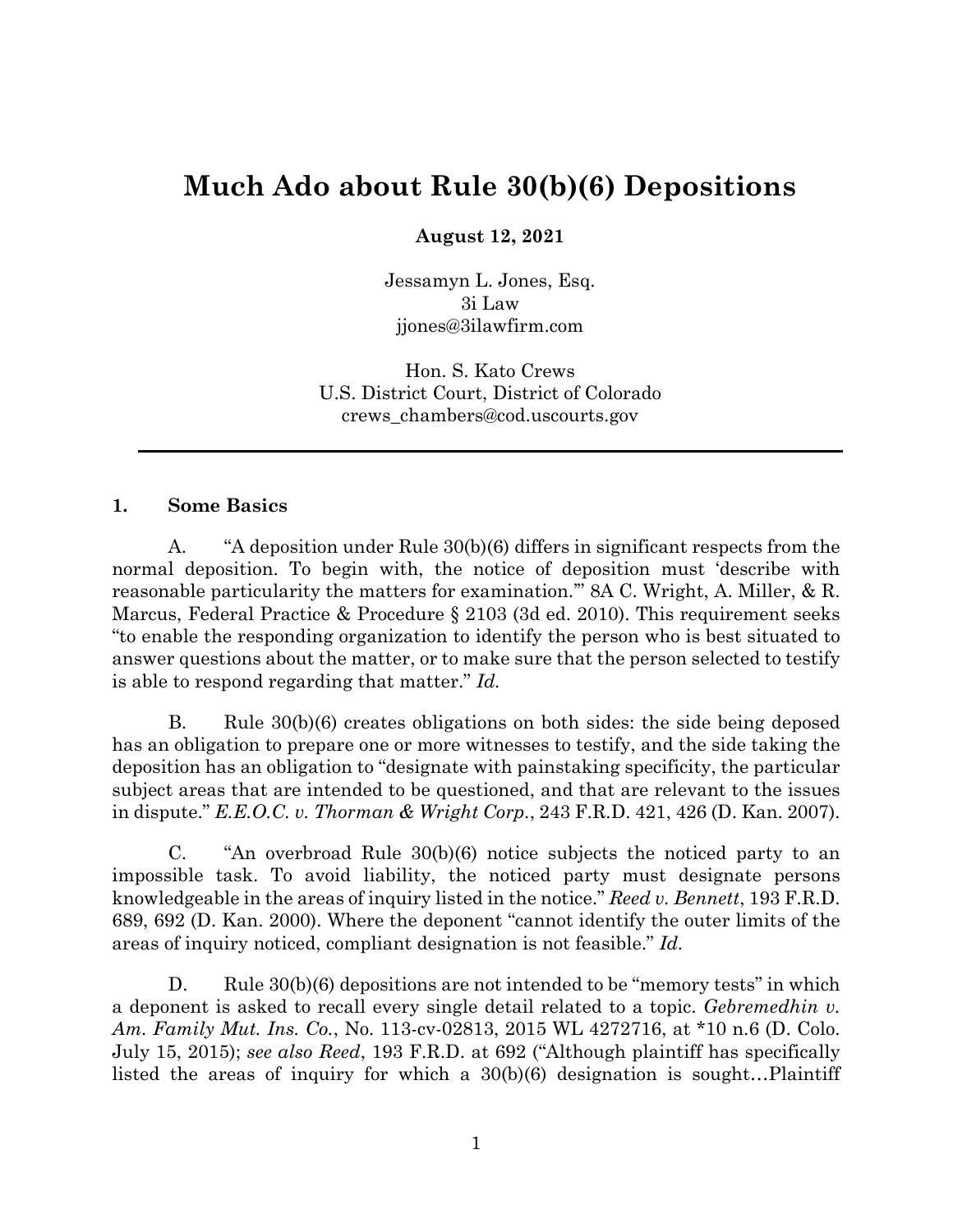broadens the scope of the designated topics by indicating that the areas of inquiry will 'includ[e], but not [be] limited to' the areas specifically enumerated.")

E. A measure of specificity tailored to the facts of the case is required when crafting the topics for a Rule 30(b)(6) deposition. *See Thorman & Wright Corp*, 243 F.R.D. at 426 (Rule 30(b)(6) topics must "designate with painstaking specificity, the particular subject areas that are intended to be questioned, and that are relevant to the issues in dispute."); *Lapenna v. Upjohn Co.*, 110 F.R.D. 15, 21 (E.D. Pa. 1986) (disallowing questions where it was apparent there had been no attempt to tailor them to the facts involved in the case).

## **2. Clarifying Misnomers Re: the 30(b)(6)**

A. A Rule 30(b)6) deposition is not limited to the subjects identified in the notice. *See Am. Gen. Life Ins. Co. v. Billard*, No. C10-1012, 2010 WL 4367052, at \*9 (N.D. Iowa Oct. 28, 2010). Responses to questions outside the scope of listed subjects will not bind the corporation, and counsel has no obligation to prepare corporate representatives on topics not identified. *See McKinney/Pearl Rest. Partners, L.P. v. Metro. Life Ins. Co.*, 241 F. Supp. 3d 737, 752 (N.D. Tex. 2017). The answers are treated as the answers of the individual deponent. *Id.*

B. For purposes of the durational limit of one day of seven hours, the deposition of each person designated under Rule 30(b)(6) should be considered a separate deposition. The presumptive duration may be extended, or otherwise altered, by agreement. Absent agreement, a court order is needed. The party seeking a court order to extend the examination, or otherwise alter the limitations, is expected to show good cause to justify such an order. Fed. R. Civ. P. 30, 2000 Amendment; *but see E.E.O.C. v. The Vail Corp.*, No. 07-cv-02035-REB-KLM, 2008 WL 5104811, at \*1 (D. Colo. Dec. 3, 2008) ("The Court declines to adopt Plaintiffs' contention here. First, Plaintiffs provide no legal support for their interpretation of this comment. Second, even were the Court to accept Plaintiffs' contention, the Court's preference for a single, seven-hour deposition was clearly conveyed to Plaintiffs at the prior motions hearing, and I do not find that any more than a single, seven-hour deposition is warranted under these circumstances.")

C. The fact a party has already deposed individuals who would later serve as Rule 30(b)(6) corporate representatives does not preclude a Rule 30(b)(6) deposition involving those same corporate representatives, and vice versa. *See* Fed. R. Civ. P. 30(b)(6) ("This paragraph (6) does not preclude a deposition by any other procedure allowed by these rules.").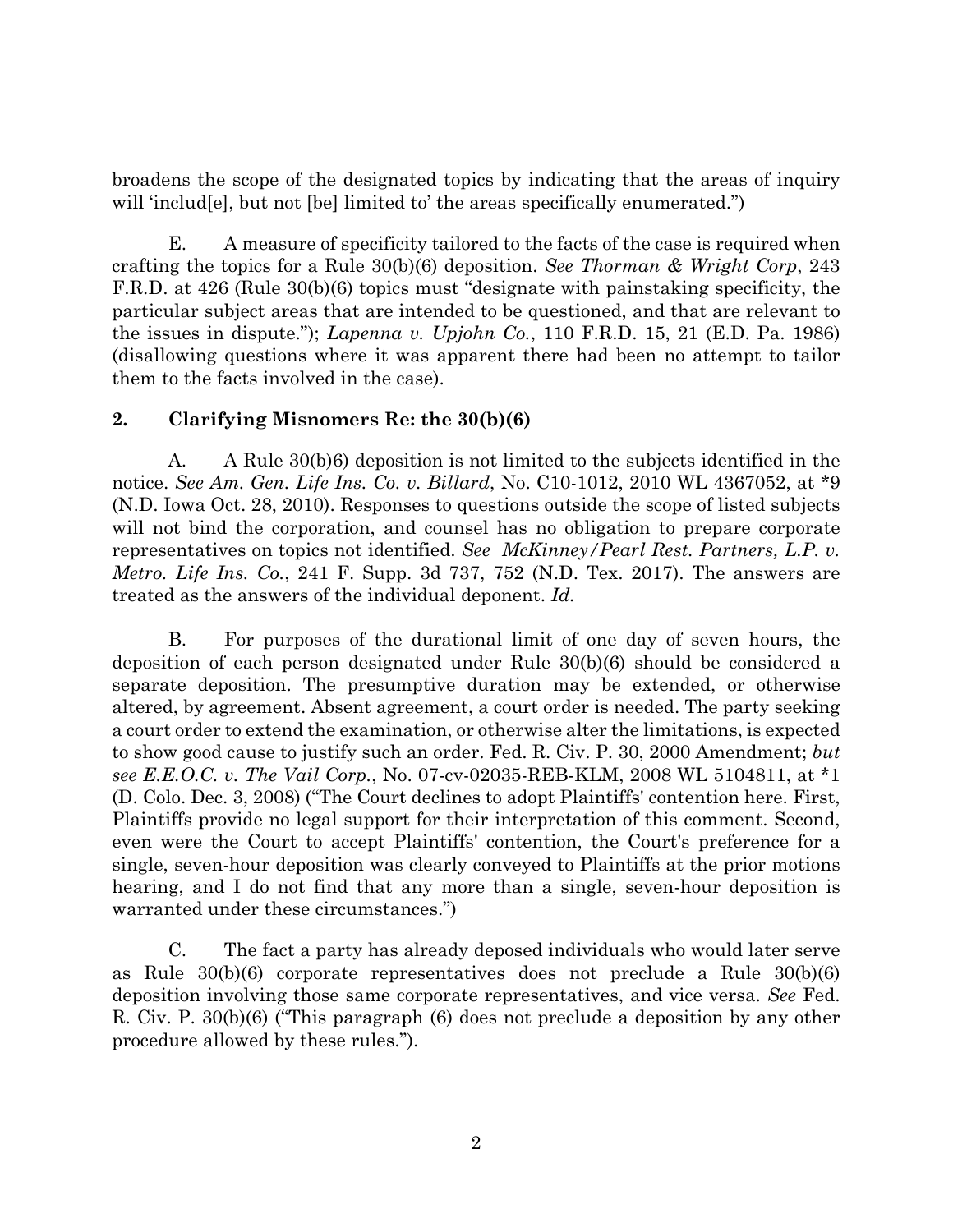D. There is no requirement a Rule 30(b)(6) deposition occur before individual depositions of corporate representatives, and vice versa. *See* Fed. R. Civ. P. 26(d)(3)(A) ("methods of discovery may be used in any sequence").

E. Legal topics are not completely off-limits in a Rule 30(b)(6) deposition. "Rule 30(b)(6) depositions can be used to develop the deponent's legal contentions; contention interrogatories under Rule  $33(a)(2)$  are usually more appropriate, but the choice between the two must be made on a case-by-case basis." *Century Sur. Co. v. Smith*, No. 14-CV-00947-RM-MJW, 2014 WL 7666061, at \*5 (D. Colo. Jan. 21, 2015) (emphasis in original) (citations omitted).

#### **3. 2020 Amendment**

A. Directs the serving party and the named organization to confer before or promptly after the notice or subpoena is served about the matters for examination.

B. Requires that a subpoena notify a nonparty organization of its duty to confer and to designate each person who will testify.

## **4. Examples of Problematic Subjects**

A. All facts and documents, as well as the identity of all persons with knowledge of facts which support your affirmative defenses.

B. The contents of your claim notes and what these notes mean and how they were entered or changed and why they were entered or changed between the dates of June 25, 2017 through August 25, 2017.

C. All facts and documents supporting your counterclaim including when such facts were learned and how such facts were learned. This topic also includes persons with knowledge of such facts including their current location including address and telephone number.

D. The contents of your claim notes and why such entries were made in your claim notes generally found in Exhibit 1. This includes standards and guidelines given to those making entries in Exhibit 81 as to what information should be placed in claim notes such as Exhibit 81. Limit this to claim notes during the period of June through September 2017 involving this claim. This includes but is not limited to the obligation to make contemporaneous recording and/or notes of conversations relating to a claim and whether you believe it is in compliance with your standards and guidelines to enter notes of phone conversations in one place, and then later insert summaries of those conversations into claim notes in Exhibit 81 and if so, whether it is permissible to destroy the original records of such phone conversations.